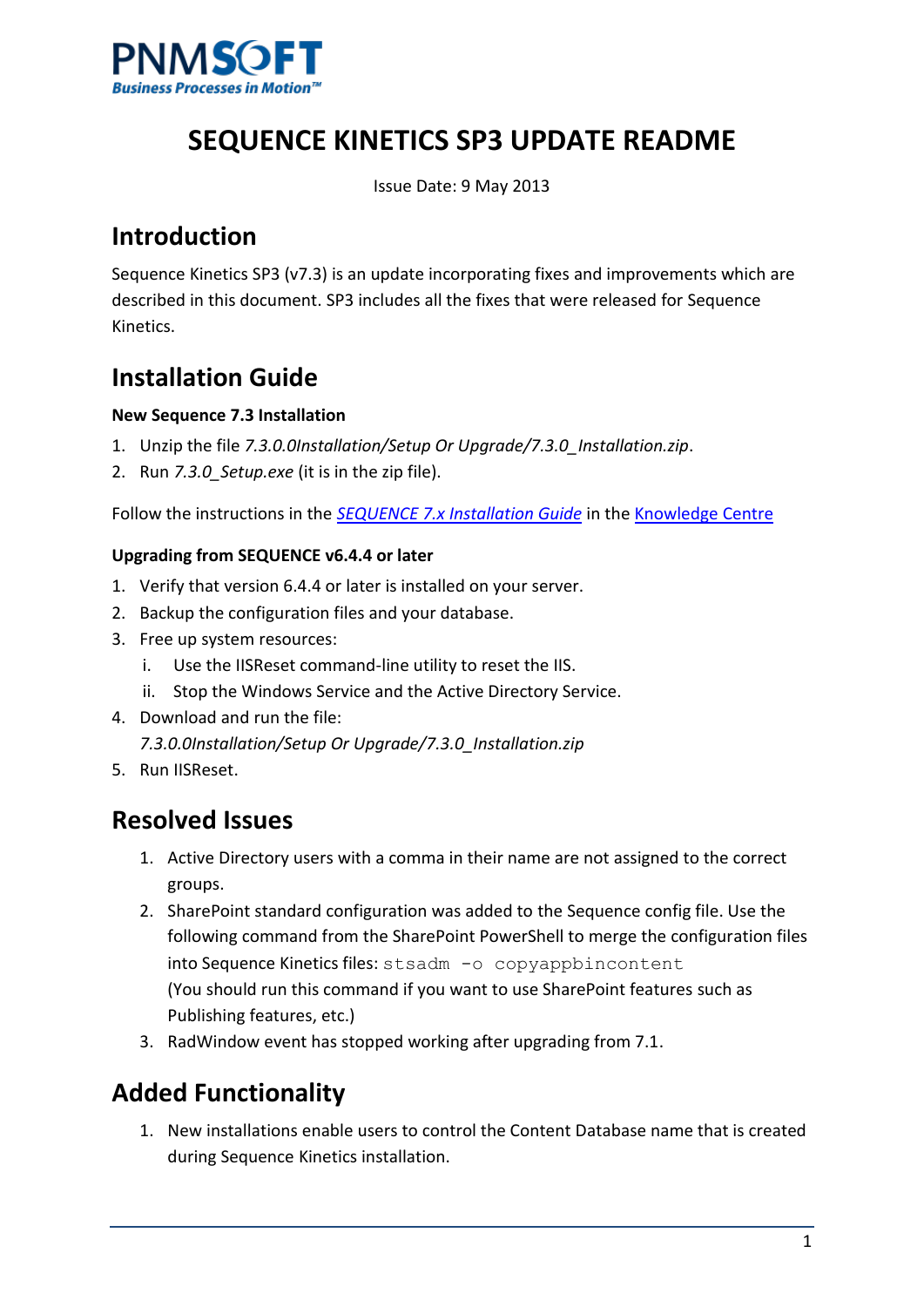

## **Breaking changes**

1. Client-side event OnClientClicking is raised after the validation of the page Workarounds:

A) Change the EnableValidation method:

function EnableValidators(enable)

{ if (typeof (Page\_Validators) != "undefined")

{ // don't perform a validation, only change the validator enabled flag.

\$sq.each(Page\_Validators, function (index, validator) { validator.enabled = enable; })

} }

OR

B) Change SubmitClicking method:

function SubmitClicking(sender, args)

{ if (!validFlag)

{ validFlag = true;

//enable validators and cancel click event.

EnableValidators(true);

args.set\_cancel(true);

 //raise the click event again, now the validators are enabled and the validation will be performed.

window.setTimeout(function() { sender.click(true, true) }, 0);

} }

- 2. Input control is rendering as a single input element in contrast to the old version in which it was rendered as two elements Workarounds:
	- A) Add additional hidden field that will hold an actual value when the textbox is used only to display a value on the client
	- B) Set a textbox to be readonly and set its background color to be like in the disabled mode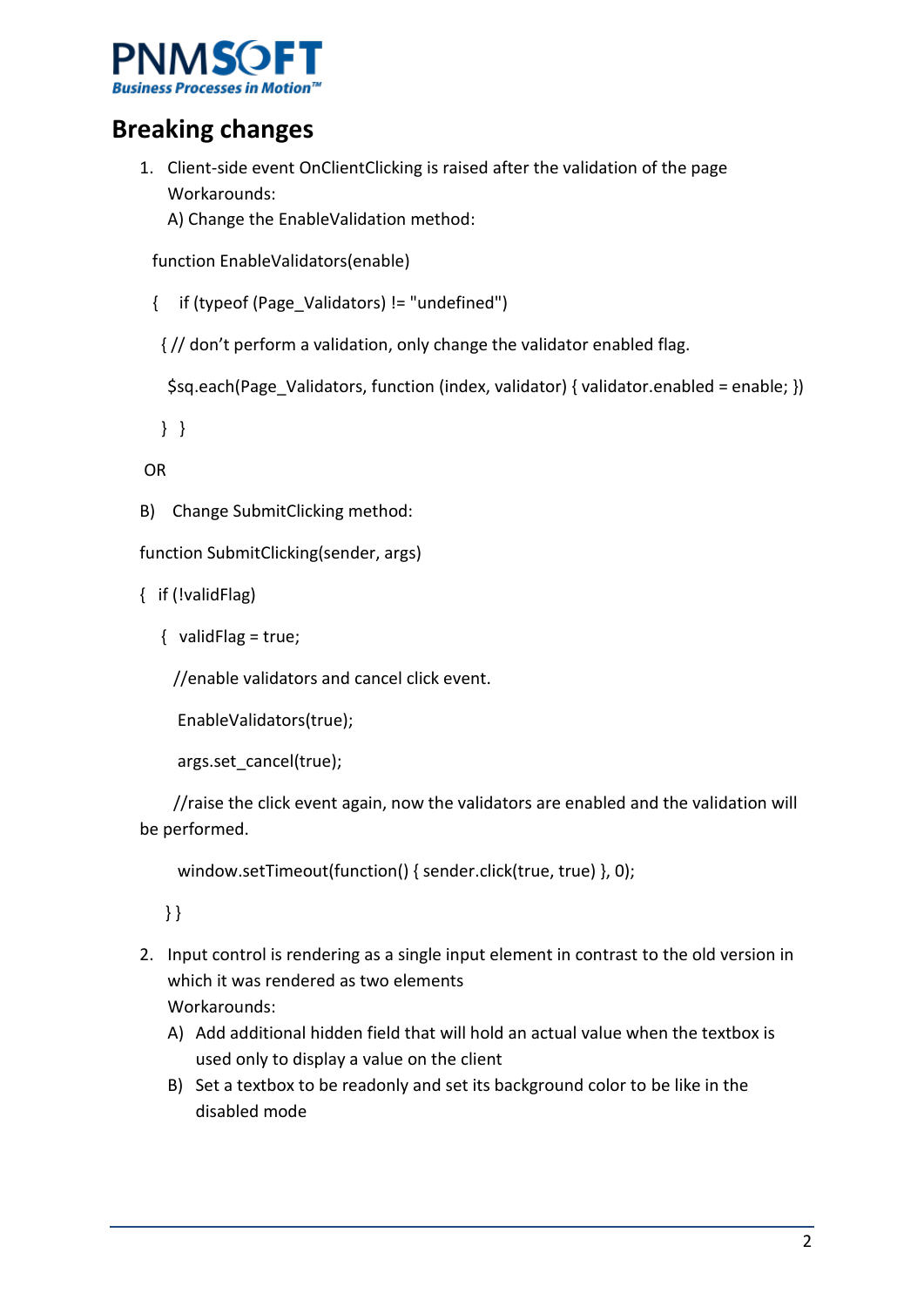

- 3. TblLog table structure has changed and now the information is hold in an XML. Workaround: change your query to match the information you need, by using XML query or the new string which represent action type.
- 4. Fetch\Return Div has changed to be an image Workaround: Use this code to get the current task state if (\$sq(".weToolBarFetchButton").length == 1) { // Set Default initial State if (currentState != "Started") { stateDescription = UpdateState(iwfid, branchCode, "Started"); } } if (\$sq(".weToolBarReturnButton").length == 1) { // Set in treatment state if (currentState != "InProgress") { stateDescription = UpdateState(iwfid, branchCode, "InProgress"); } }
- 5. TableName property in the sq:datasource is no longer valid Workaround:
	- A) Remove this property
	- B) Change the element to be sq:LinqDataSource

# **Web Config Modification**

Modified Keys

- <add assembly="PNMsoft.Rad.Web.UI, Version=2012.03.1017.0, Culture=neutral, PublicKeyToken=29ac1a93ec063d92" />
- <add tagPrefix="sqr" namespace="PNMsoft.Rad.Web.UI" assembly="PNMsoft.Rad.Web.UI, Version=2012.03.1017.0, Culture=neutral, PublicKeyToken=29ac1a93ec063d92" />
- <add type="PNMsoft.Rad.Web.UI.RadUploadHttpModule, PNMsoft.Rad.Web.UI, Version=2012.03.1017.0, Culture=neutral, PublicKeyToken=29ac1a93ec063d92" name="RadUploadModule" preCondition="integratedMode" />
- <add name="PNMsoft.Rad\_RadUploadProgressHandler\_ashx" verb="\*" path="PNMsoft.Rad.RadUploadProgressHandler.ashx" type="PNMsoft.Rad.Web.UI.RadUploadProgressHandler, PNMsoft.Rad.Web.UI, Version=2012.03.1017.0, Culture=neutral, PublicKeyToken=29ac1a93ec063d92" preCondition="integratedMode" />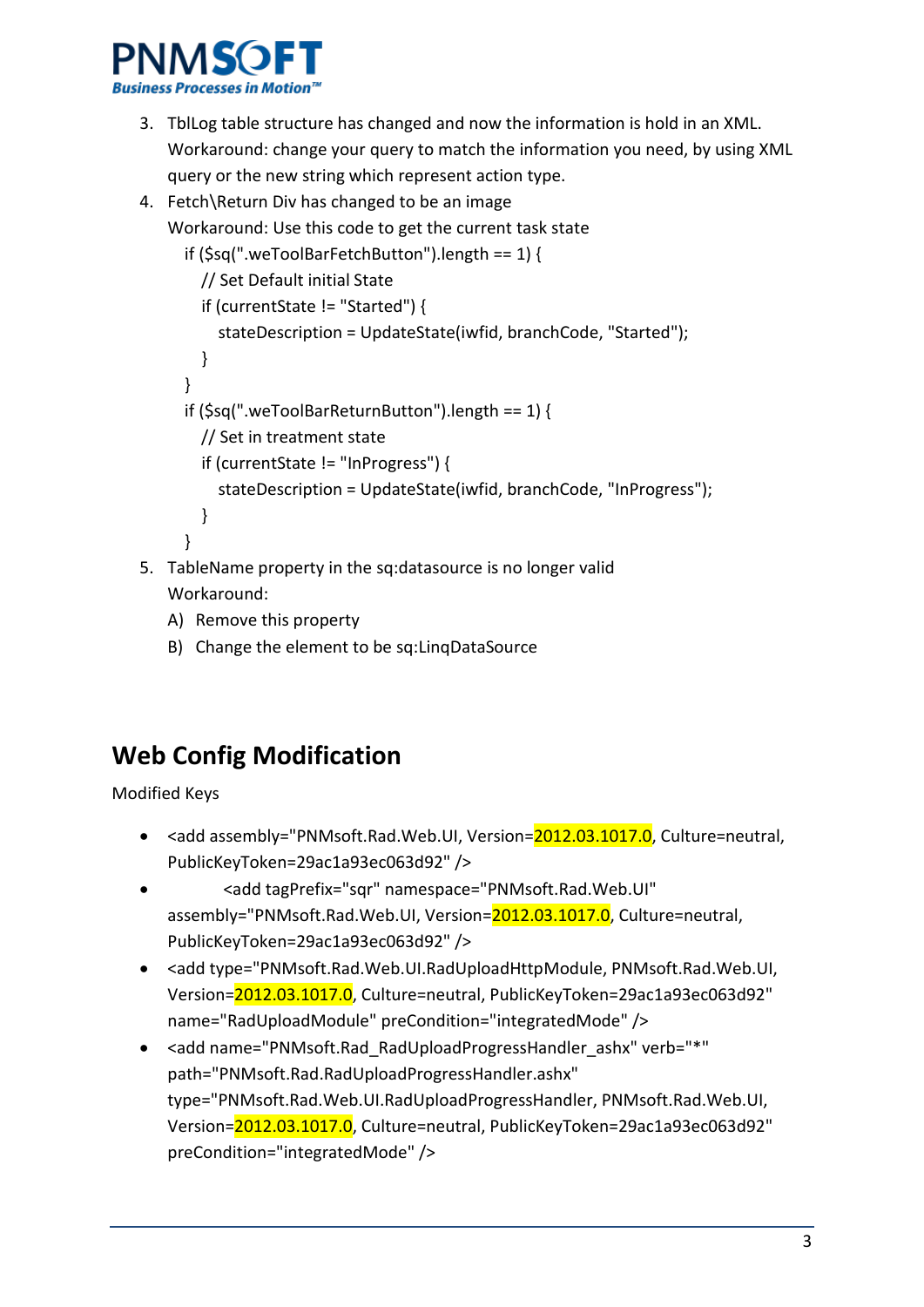

• <add name="Reserved.ReportViewerWebControl.axd" path="Reserved.ReportViewerWebControl.axd" verb="\*" type="Microsoft.Reporting.WebForms.HttpHandler, Microsoft.ReportViewer.WebForms, Version=11.0.0.0, Culture=neutral, PublicKeyToken=b03f5f7f11d50a3a" preCondition="integratedMode" /> • «add name="ReportViewerWebControl" verb="\*" path="Reserved.ReportViewerWebControl.axd" type="Microsoft.Reporting.WebForms.HttpHandler, Microsoft.ReportViewer.WebForms, Version=11.0.0.0, Culture=neutral,

PublicKeyToken=89845dcd8080cc91" />

### Added Keys

- Section: compilation> assemblies
	- o <add assembly="PNMsoft.Sequence.Extensions, Version=7.0.0.0, Culture=neutral, PublicKeyToken=0a1a1b90c1c5dca1" />
	- o <add assembly="PNMsoft.Sequence.Linq, Version=7.0.0.0, Culture=neutral, PublicKeyToken=0a1a1b90c1c5dca1" />
- Section: pages>Controls
	- o <add assembly="PNMsoft.Sequence.Extensions, Version=7.0.0.0, Culture=neutral, PublicKeyToken=0a1a1b90c1c5dca1" namespace="PNMsoft.Sequence.Web.UI" tagPrefix="sq" />
	- o <add assembly="PNMsoft.Sequence.Linq, Version=7.0.0.0, Culture=neutral, PublicKeyToken=0a1a1b90c1c5dca1" namespace="PNMsoft.Sequence.Linq.Web.UI" tagPrefix="sq" />
- Section: system.webServer
	- o <httpErrors errorMode="Detailed" />
- Section: runtime>assemblyBinding
	- o <dependentAssembly> <assemblyIdentity name="Microsoft.ReportViewer.WebForms" culture="neutral" publicKeyToken="b03f5f7f11d50a3a" /> <bindingRedirect newVersion="11.0.0.0" oldVersion="9.0.0.0-10.0.0.0" /> </dependentAssembly>
- Section: location path="SequenceForms" > system.web >
	- o <add tagPrefix="sqr" namespace="PNMsoft.Rad.Web.UI" assembly="PNMsoft.Rad.Web.UI, Version=2012.03.1017.0, Culture=neutral, PublicKeyToken=29ac1a93ec063d92" />